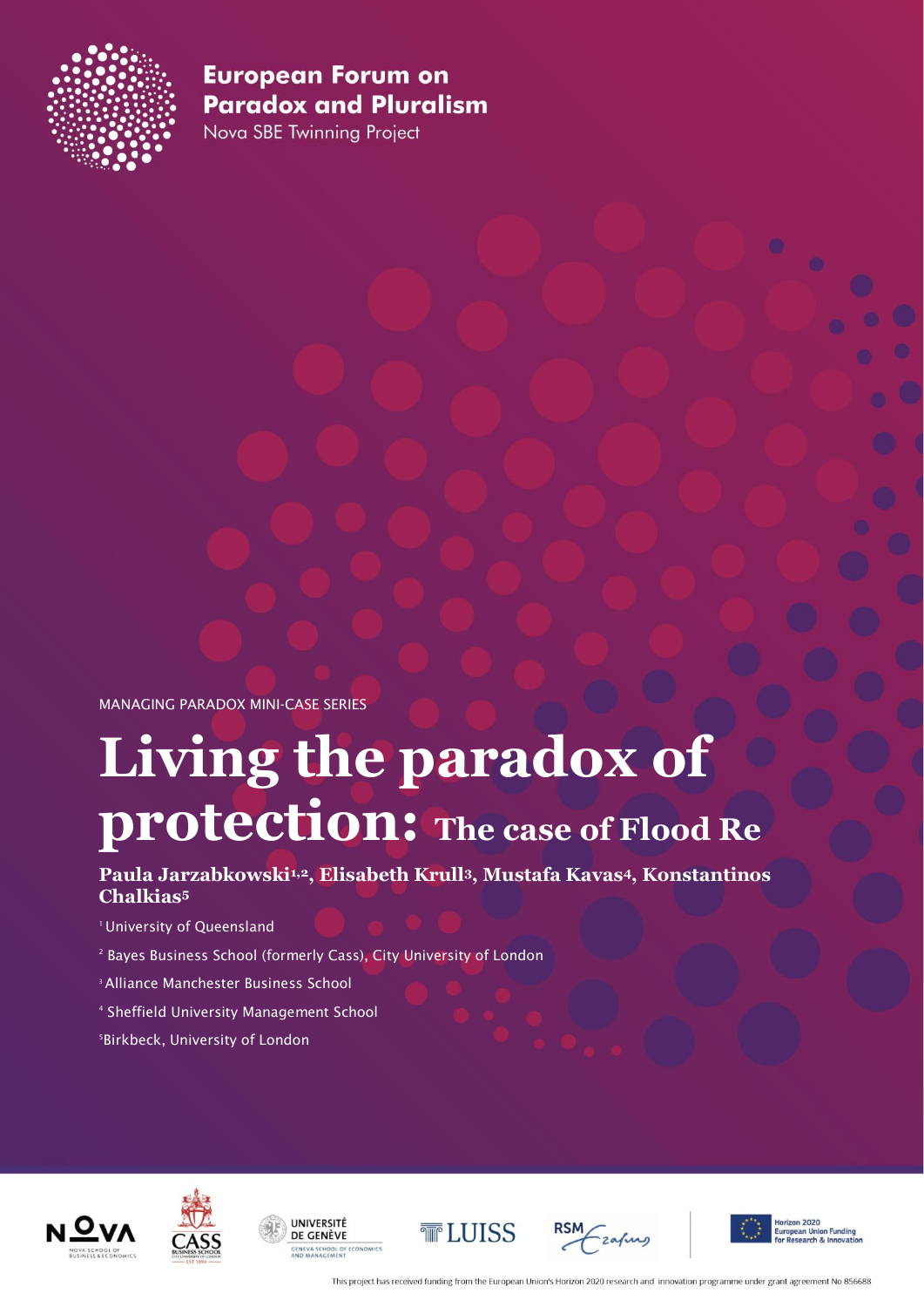

Nova SBE Twinning Project

### **THE CASE**

The purpose of insurance is to protect individuals or organisations against financial losses that are caused by a pre-agreed event (such as fire, flooding, or illness). Insurance and reinsurance firms can offer such protection because they operate at a scale that allows them to pool the risk; that is, they collect premiums from the many that can be used to pay for the losses of the few. While this model generally works well where insurance firms can distribute the risk, insurers, in order to meet solvency requirements, engage in 'risk-reflective pricing'. This means that the price of a premium should reflect the risk of losses. When events become severe and frequent, such as with repeated flooding, insurance premiums may become unaffordable for policyholders at high risk of flood, due to risk-reflective pricing. For example, in the UK, houses that are located in areas that have been flooded multiple times face rising insurance premiums that makes insurance unaffordable for homeowners. This results in an 'insurance protection gap' in which people who are highly exposed to a particular risk cannot afford to get insurance to pay for their losses (Jarzabkowski et al., 2018; 2019).

In order to address this protection gap, the UK government and the insurance industry established Flood Re, a Protection Gap  $Entity<sup>1</sup>$  (Jarzabkowski et al., 2018). Flood Re is a not-for-profit reinsurance scheme with the aim to make home insurance more affordable and available for those in particularly flood prone areas. Through a levy that was legislated by the UK government, the scheme raises £180m each year from insurers, which it uses to cross-subsidise insurance to those at high risk of flood. On the one hand, this solved the problem of unaffordable insurance for those policyholders in flood-risk areas. On the other hand, it meant pricing was no longer risk-reflective. Those policyholders covered by the Flood Re subsidy were not paying a premium that reflected their risk of loss. Concerned not to generate a situation where those at high risk of loss

<sup>&</sup>lt;sup>1</sup> "the entity that brings together different market and non-market stakeholders in an effort to address the protection gap by transforming uninsured risk into insurance-based products that can be transferred onto government balance sheets or into global financial markets in order to provide capital for recovery following a disaster" (Jarzabkowski et al., 2018, p. 36).





**UNIVERSITÉ** 

DE GENÈVE





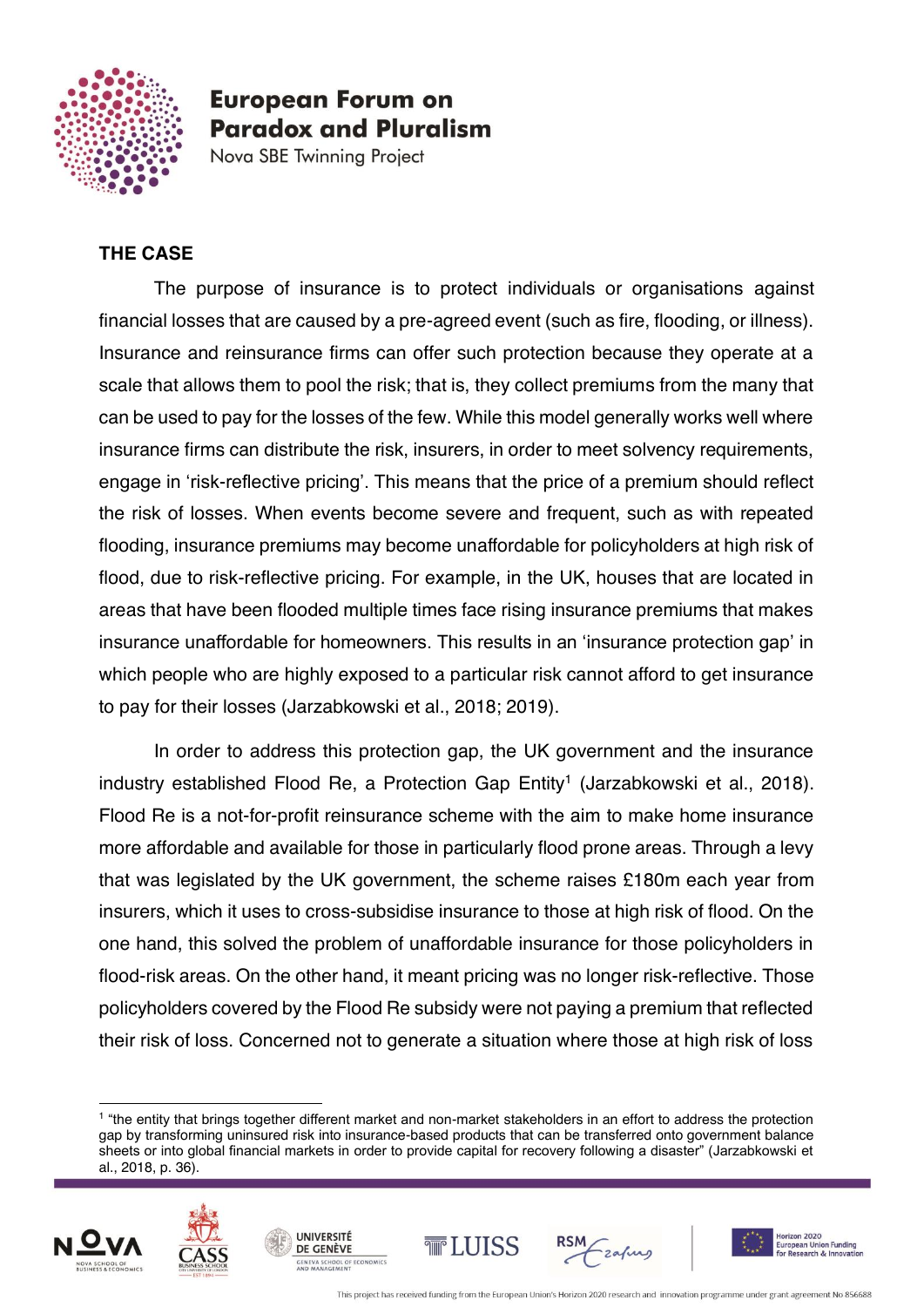

Nova SBE Twinning Project

became free-riders on the rest of society, Flood Re was established with a paradoxical remit. It was to provide subsidies for a period of 25 years, at the end of which it will be dissolved. Flood Re was tasked with leading activities to help the market transition back to risk-reflective pricing. This seemed impossible, since the reason that Flood Re had been developed was because risk-reflective pricing made premiums unaffordable to some policyholders. How could a mission that embraced 25 years of subsidising those at high risk, followed by a return to risk-reflective pricing, solve the problem of unaffordable premiums for those at high risk? Managers at Flood Re, committed to both addressing unaffordability, and also to dissolving their operation within 25 years, considered how to resolve this paradox:

*What we started with [was to try to] enable availability and affordability. That's what we started to do in the first period. And then, as an equally important objective to managing over [Flood Re's] lifetime the affordability [of insurance] is to transition effectively to risk-reflective pricing. What we're trying to highlight here actually is that risk-reflective pricing isn't going to be met by just upping prices. That's not the intent. It's got to be by reducing average cost of claims and that's what [Flood Re] got to do. (Senior Manager)*

This quote indicates that purely increasing premiums for purchasing home insurance was not going to solve the problem of unaffordability in the long-term. Instead, the planned transition to risk-reflective pricing meant that the future state of these properties had to be incorporated in the present solutions. It would be necessary to provide both affordable home insurance in flood-prone areas and also ensure that riskreflective pricing in these areas could feasibly be returned to the market and Flood Re dissolved in the future. As a consequence, the nature of the risk had to be changed. This was done via two vehicles. Firstly, Flood Re developed a paradoxical term of 'affordable risk-reflective pricing' to encapsulate both parts of their remit. This would set the tone for developing adequate solutions without giving preference to one or the other. Secondly, Flood Re incorporated into its remit measures to increase "the overall flood





**UNIVERSITÉ** 

DE GENÈVE





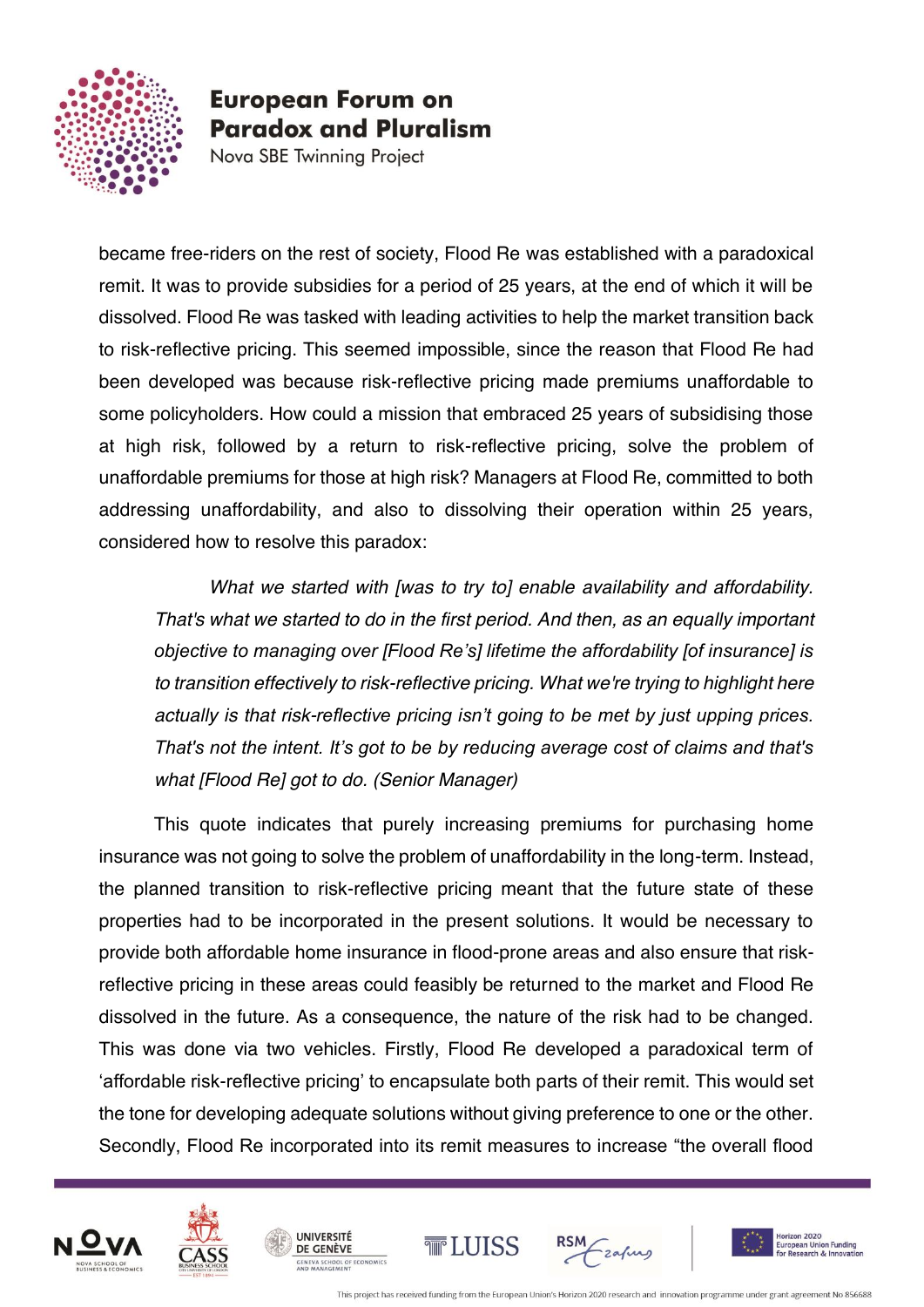

Nova SBE Twinning Project

resistance and resilience of the UK's housing stock" (Flood Re, 2018, p. 9). They would encourage and support insurers of those in flooded properties to 'build back better', meaning that properties that had been affected by flooding would be repaired in a more flood resilient way.

*If we just cared about transition to risk-reflective pricing, all we would do is spend the increased premiums and reduce the levy and save for our statutory purpose. Because what we've done is given the right signals to the market. We don't just want to do that. [Instead], we want to get to affordable risk-reflective pricing. Then that means we have fewer policies in Flood Re, not because we're reducing premiums, [but] because the underlying risk is being managed better (Senior Manager)*

While it is still a long way until Flood Re's planned exit in 2039, Flood Re managers have taken steps to ensure their mission to "create an affordable risk reflective market" (Flood Re, 2018, p. 7). In doing so they have transcended the initial paradox of the Flood Re mission, enabling them to work towards a future scenario of affordable insurance for properties that will be more resilient to flood.

The case of Flood Re raises a number of interesting questions:

- What do you think about subsidies across the collective set of policyholders as a means of addressing unaffordable insurance for some individuals at high risk of loss?
- In what other ways can the tensions of risk-reflective pricing and affordability be addressed?
- Do you see any longer-term problems or paradoxes that Flood Re might need to address arising from their notion of affordable risk-reflective pricing?





**UNIVERSITÉ** 

DE GENÈVE





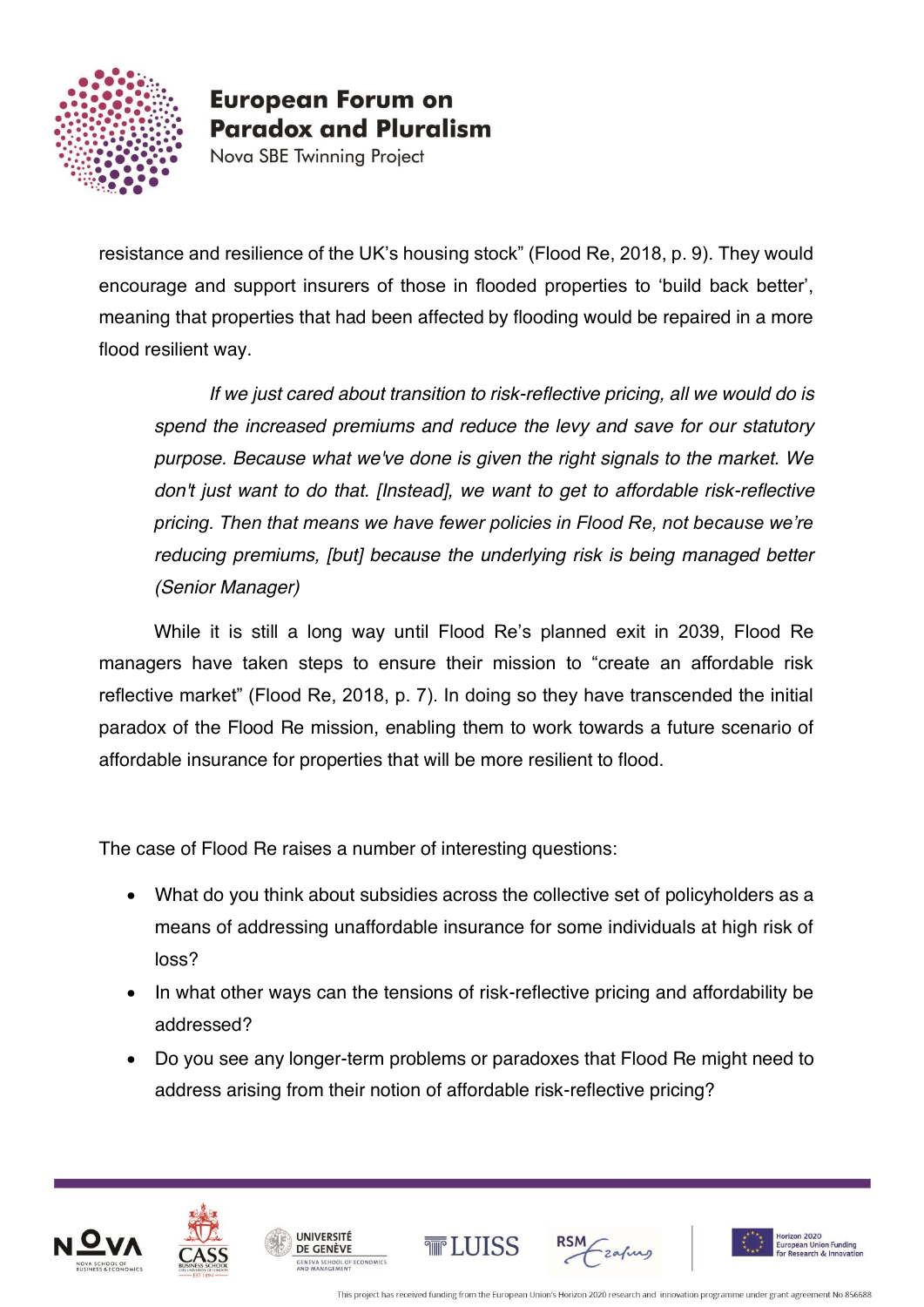

Nova SBE Twinning Project

#### **References & Useful sources:**

Flood Re (2018). Our vision: Securing a future of affordable flood insurance. [https://www.floodre.co.uk/wp-content/uploads/2018/07/Flood\\_Transition2018\\_AW.pdf](https://www.floodre.co.uk/wp-content/uploads/2018/07/Flood_Transition2018_AW.pdf)

Jarzabkowski, P., Chalkias, K., Cacciatori, E., & Bednarek, R. (2018). Between state and market: Protection Gap Entities and catastrophic risk. Bayes Business School (formerly Cass), City, University of London. [https://www.bayes.city.ac.uk/\\_\\_data/assets/pdf\\_file/0020/420257/PGE-Report-](https://www.bayes.city.ac.uk/__data/assets/pdf_file/0020/420257/PGE-Report-FINAL.pdf)[FINAL.pdf](https://www.bayes.city.ac.uk/__data/assets/pdf_file/0020/420257/PGE-Report-FINAL.pdf)

Jarzabkowski, P., Bednarek, R., Chalkias, K., & Cacciatori, E. (2019). Exploring interorganizational paradoxes: Methodological lessons from a study of a grand challenge. Strategic Organization, 17(1), 120-132.

#### **About the authors:**

*Paula Jarzabkowski* is a Professor of Strategic Management at University of Queensland Business School, Australia & Bayes Business School, City, University of London, UK

*Elisabeth Krull* is a Lecturer in Innovation at Alliance Manchester Business School, UK

*Mustafa Kavas* Lecturer in Strategic Management at Sheffield University Management School, UK

*Konstantinos Chalkias* is a Lecturer in Management at Birkbeck, University of London, UK